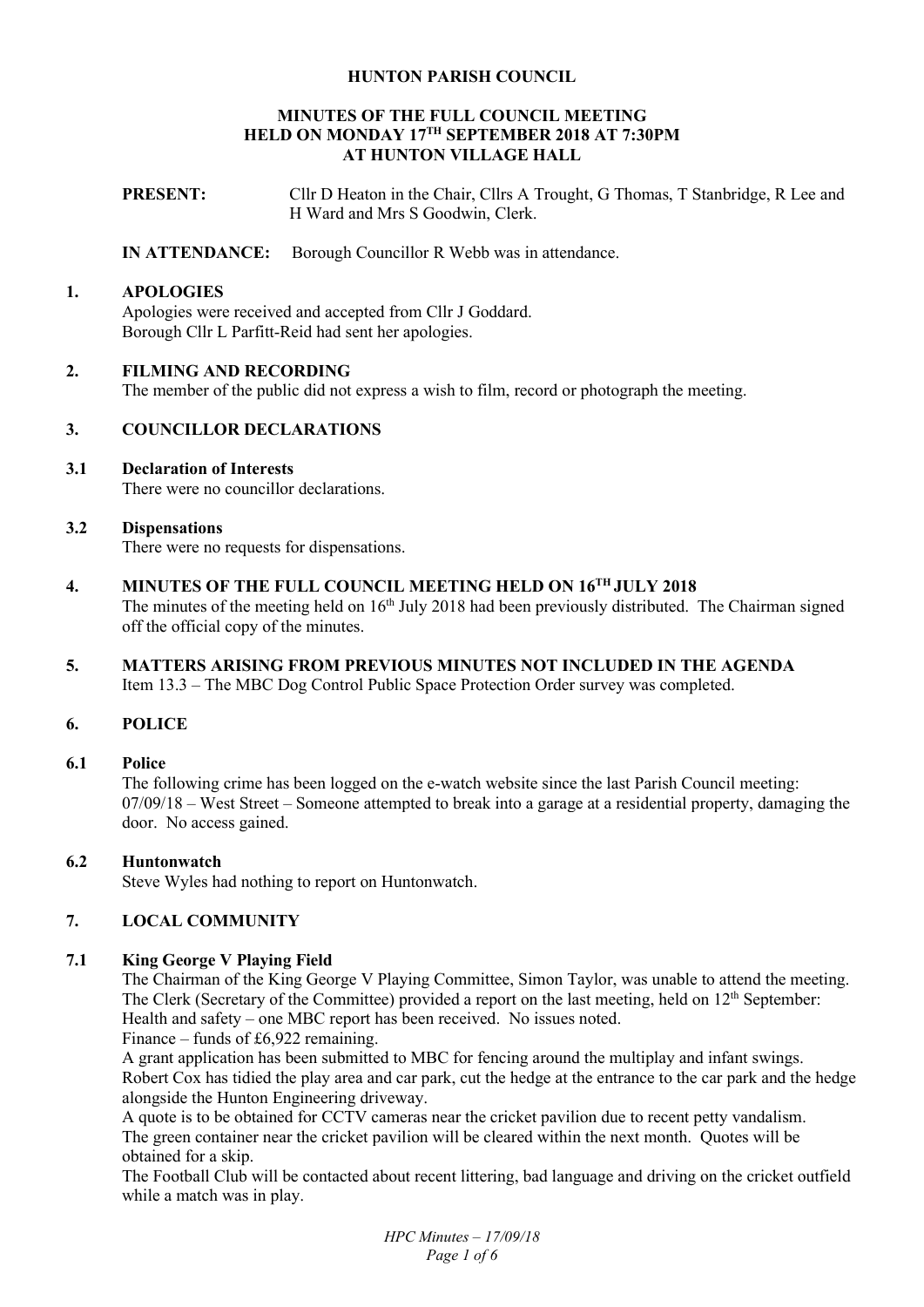### **7.2 Hunton Village Hall Committee**

Annette Trought, Chair of the Village Hall Committee, reported that the Treasurer role will be filled by the Clerk. The Applause Co-ordinator post is still vacant.

### **7.3 Hunton Primary School**

Cllr Trought did not have anything to report.

### **7.4 Hunton Village Club**

Cllr Trought did not have anything to report.

### **7.5 Traffic and Road Safety Working Party**

Cllr Ward liaised with Fruition regarding the routing of the lorries during the Hunton Hill closure in the summer.

The T&RSWP would like a revised speed limit on East Street as the speed limit in Chainhurst has changed to 30mph, but East Street remains at the national speed limit. Contact is being made with Marden Parish Council to discuss the process and Jennie Watson of KCC Highways will be contacted to establish the requirements for changing the speed limit. The Chainhurst residents lobbied County Cllr Stockell, then County Cllr Hotson when the boundary changed. Cllr Hotson funded part of the cost and the Parish Council paid £1,000 towards it.

Cllr Stanbridge pointed out that there had been several accidents on the bend near the entrance to Amsbury Farm.

Attempts have been made to arrange a meeting with Berry Gardens to no avail. Cllr Thomas advised that the next Monitoring Committee meeting will be held at Wares Farm on 2nd October.

# **8. COUNTY & BOROUGH COUNCILLORS**

# **8.1 County Councillor**

County Cllr Stockell was unable to attend the meeting.

#### **8.2 Borough Councillors**

Borough Cllr Webb reported that he and Borough Cllr Parfitt-Reid had put forward the comments of Hunton and Linton parish councils, opposing the Wares Farm planning application at the MBC Planning Committee. Unfortunately, the application had only warranted a brief discussion by the Committee, following which the application was approved.

Planning permission has been given for a new medical centre to be built on Heath Road in Coxheath. MBC has not tabled the Spice Lounge planning application for consideration at Planning Committee yet, but Cllr Webb will be speaking against it. Cllr Heaton pointed out that the Wilsons Yard planning application was refused by MBC, and the subsequent appeal was dismissed by the Planning Inspectorate as the applicant had not sufficiently demonstrated that the site would not be capable of commercial use. The Spice Lounge application is therefore in conflict with the Planning Inspector's views. Cllr Thomas advised that a formal complaint has been sent to MBC concerning the pre-application advice given on the Spice Lounge application. A reply has been received from James Bailey in MBC Planning; the Parish Council is to make a Stage 2 complaint in response. Cllr Webb had not been invited to the pre-application meeting, which he should have been, and has complained to the head of the department. The Clerk will forward the complaint and reply from James Bailey to all parish councillors and Cllr Webb. ACTION: CLERK

# **9. PARISH COUNCILLORS**

#### **9.1 Liaison with External Bodies**

Cllr Thomas reported that CPRE has noted that Neighbourhood Plans are gaining more importance and receiving financial backing. It may be worth considering a simple plan for Hunton.

# **9.2 Footpaths and Ditches**

Cllr Heaton has emailed David Munn at KCC PROW about the footpath which exits onto Hunton Hill as the steps are steep and there is no stop barrier. Cllr Heaton will follow it up as no response has been received. ACTION: CLLR HEATON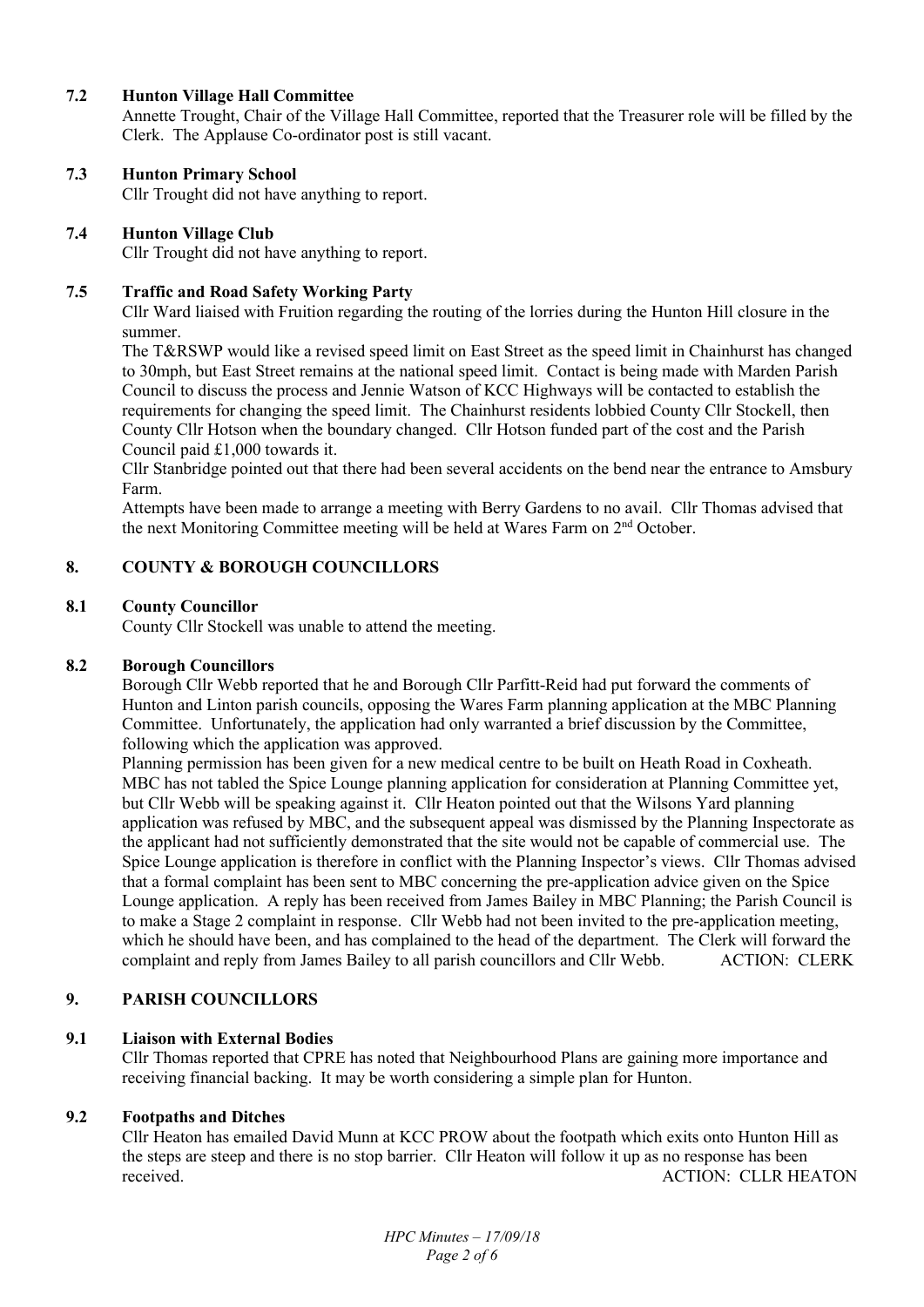Cllr Goddard is pursuing the blocked ditches in West Street with KCC, and the culvert into the River Beult, although it is unclear who owns the land. A drainage CCTV survey will be conducted.

# **9.3 Highways**

Cllr Goddard was not at the meeting to provide an update, Cllr Ward reported on his behalf.

The Hunton Hill resurfacing work has been rescheduled from September to 9<sup>th</sup> October for three days. The Parish Council has paid KCC to install gradient signs on Hunton Hill, but they have not materialised yet. 'SLOW' markings have been painted on the road on East Street.

When East Street was resurfaced a very large pothole was left. Cllr Ward will report it to KCC as it is very dangerous.

Cllr Heaton advised that KCC is to fill in the washed-out edges of the roads on 24<sup>th</sup> September; they have been marked out. The road opposite Scotts Farm has also been resurfaced.

Cllr Heaton has received a call from a resident who is concerned that Coxheath Parish Council has not taken action on the trees overhanging Amsbury Road. The Clerk will write to the Clerk of Coxheath Parish Council to inform him of the complaint. ACTION: CLERK

# **9.4 Communication & Events**

Cllr Ward advised of the forthcoming events:

- 22<sup>nd</sup> September Beer & Gin Festival
- $23<sup>rd</sup> September Village cricket match$
- $\bullet$  6<sup>th</sup> October Harvest Supper
- $\bullet$  12<sup>th</sup> October Gardening Club Supper
- $\bullet$  20<sup>th</sup> October Stars in Their Eyes
- $27<sup>th</sup>$  October Wine tasting
- Weekly from  $25<sup>th</sup>$  October for 6 weeks Village Club lunches

There have still been no offers to take over as Editor of the Hunton Herald.

Cllr Trought asked for an item to be included on the agenda for the next Parish Council meeting to consider how to fill the vacant roles in the village, such as Applause Co-ordinator, Editor of the Hunton Herald, etc.

# **9.5 Planning Issues and Consultations**

Cllr Thomas has not found out anything further on the Durrants Farm planning application.

As the Wilsons Yard planning application was refused by MBC, Cllr Thomas suggested that the applicant should be invited to meet with the Parish Council to discuss the site and see if the Parish Council can assist in any way. ACTION: CLERK

The Little Clockhouse site has been cleared and the mobile home taken away. The land should now be returned to its original agricultural state, as reinforced at the planning appeal in 2014. The Clerk has sent a letter to Planning enforcement.

The site of the former Highways Depot on Barn Hill has been cleared. A planning application for two houses was approved by MBC.

The MBC Planning Committee voted 7:4 in favour of the Wares Farm planning application.

Cllr Trought questioned whether MBC Planning Enforcement was effective. Members agreed that it was not.

Cllr Ward advised that the Amsbury Farm issue is still ongoing.

North Park Farm off Hunton Hill been advertised for sale, with planning permission for a barn under permitted development (as it is a change of use of buildings with currently industrial B1 permission).

# **9.6 Utilities**

Cllr Stanbridge reported that South East Water is looking to replace the water main on East Street. A blocked drain (foul water) near Stonewall has been reported but has not been dealt with yet. Cllr Heaton suggested contacting the Environment Agency who would enforce action.

Cllr Ward asked what the leak near Mulberry Farm relates to. Cllr Stanbridge will investigate, although it is telecoms or power related, not sewerage. ACTION: CLLR STANBRIDGE

# **10. OTHER PARISH MATTERS**

# **10.1 Flooding**

Cllr Thomas has spoken with David Gough; there have been no Joint Parishes Flood Group meetings.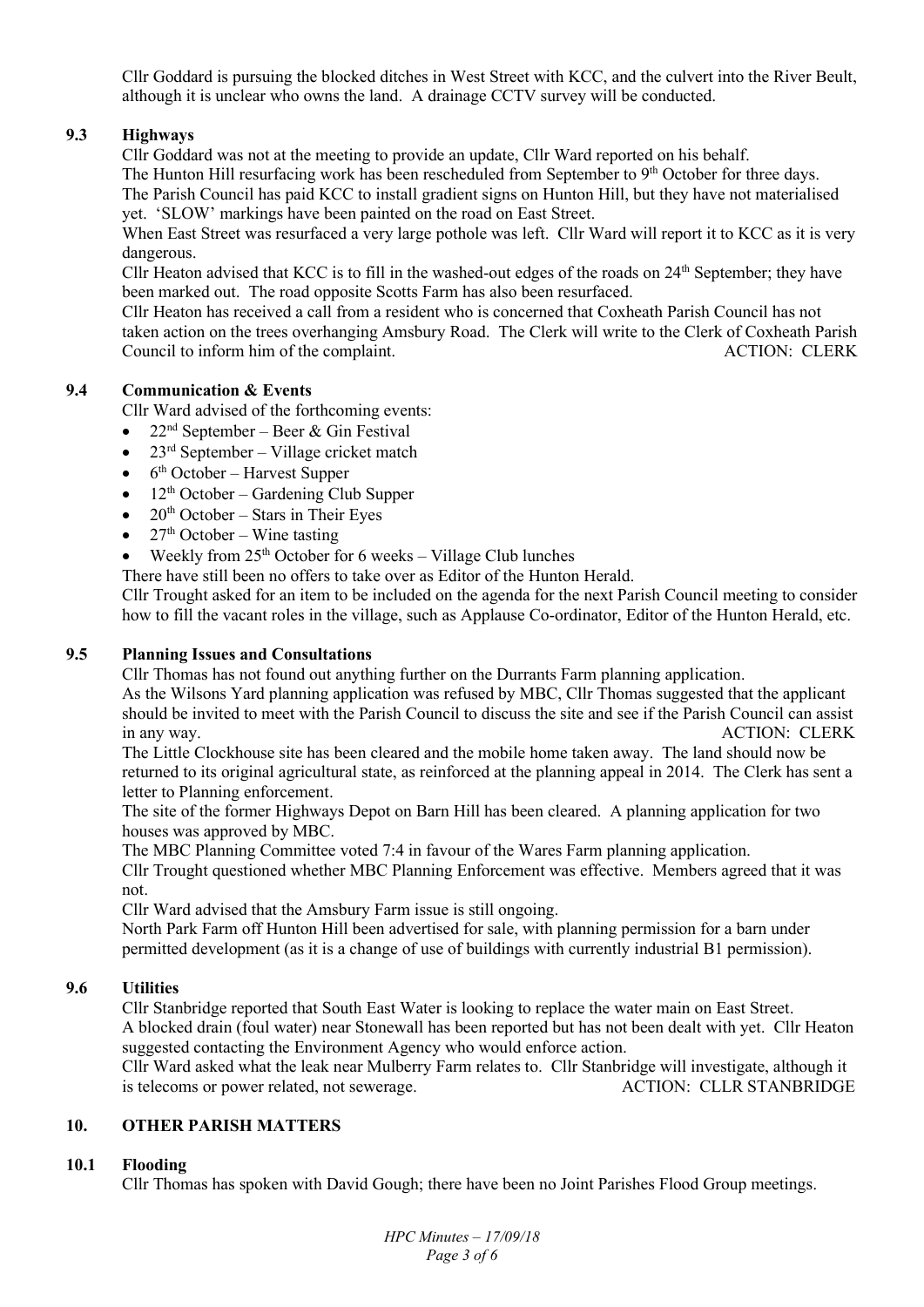Susan Laporte of KCC Highways has emailed a document outlining the powers devolved to Hunton, Yalding and Collier Street parish councils to close roads and procedures to follow in the event of flooding. Cllr Heaton confirmed that KCC will provide a combination lock for the container housing the signs. Cllr Heaton contacted the Environment Agency, following the flooding in May, who stated that it was not fluvial flooding and therefore nothing to do with them. The good news is that, when the crops were replanted, the farmer has created breaks in the field to help prevent a reoccurrence of the flooding. There should not be any issues next year as a different crop will be planted.

Cllr Heaton noted that the River Beult Improvement Plan will have an impact on reducing flooding. A significant amount of money is to be spent.

### **10.2 General Data Protection Regulation (GDPR)**

The Clerk has produced a Subject Access Request Policy, based on information in the GDPR Toolkit for NALC. The policy outlines the procedure to be followed, should an individual ask to see data the Parish Council holds on him/her.

Members reviewed the Subject Access Request Policy and **Agreed** that it should be adopted.

### **10.3 Clerk's Report**

The Clerk has received an email from an organisation asking permission to place a textile bank in the car park. Members **Agreed** that permission should not be given.

The Clerk has received a call from the owner of Hatchgate Farm, previously a WW1 aerodrome. He has been contacted by the Airfields of British Conservation Trust, who have produced a granite plaque about the aerodrome. The resident asked whether the Parish Council would consider fixing the plaque outside the gate to the farm on Mill Lane. Members **Agreed** that, despite being named Hunton Aerodrome, the aerodrome is south of the River Beult and entirely with Yalding parish. The Clerk will contact the resident to let him know. ACTION: CLERK

### **11. CONSULTATIONS**

### **11.1 Kent County Council – Household Waste Recycling Centre (HWRC) Consultation**

The consultation is to help KCC deliver the Kent Waste Disposal Strategy and seeks views on the proposal to implement a charging policy for non-household waste materials including soil, rubble, hardcore and plasterboard, deposited at Kent HWRCs.

Members were concerned that there could be an increase in fly tipping if charges are made and perhaps a certain amount of non-household waste could be allowed free of charge. Members could also see the logic in making charges as the neighbouring counties charge, resulting in people crossing the border to take their rubbish to the Kent tips free of charge. The proposed charges would still be less costly than hiring a skip. Members **Agreed** to support the principle of charging but have concerns about fly tipping. Cllr Trought agreed to complete a response. ACTION: CLLR TROUGHT

# **11.2 Maidstone Borough Council – Statement of Community Involvement 2018 (Draft) Consultation**

The Statement of Community Involvement sets out when and how stakeholders and the local community can:

- Participate in the preparation of local plans, neighbourhood development plans (also called neighbourhood plans) and supplementary planning documents; and
	- Engage in the process of decision making on planning applications.

Members did not feel that Maidstone Borough Council had taken any notice of community involvement previously. Hunton and other parishes would like to have an impact, but their views are not taken into account. MBC should demonstrate where local input has been taken into consideration. Members Agreed that the Clerk should respond. ACTION: CLERK

# **12. FINANCE**

# **12.1 Budget Monitoring Report**

The Budget Monitoring Report to 31st August 2018 was **Noted**.

#### **12.2 Income Received**

No income has been received since the last meeting. Cllr Stanbridge reviewed and signed the bank reconciliation.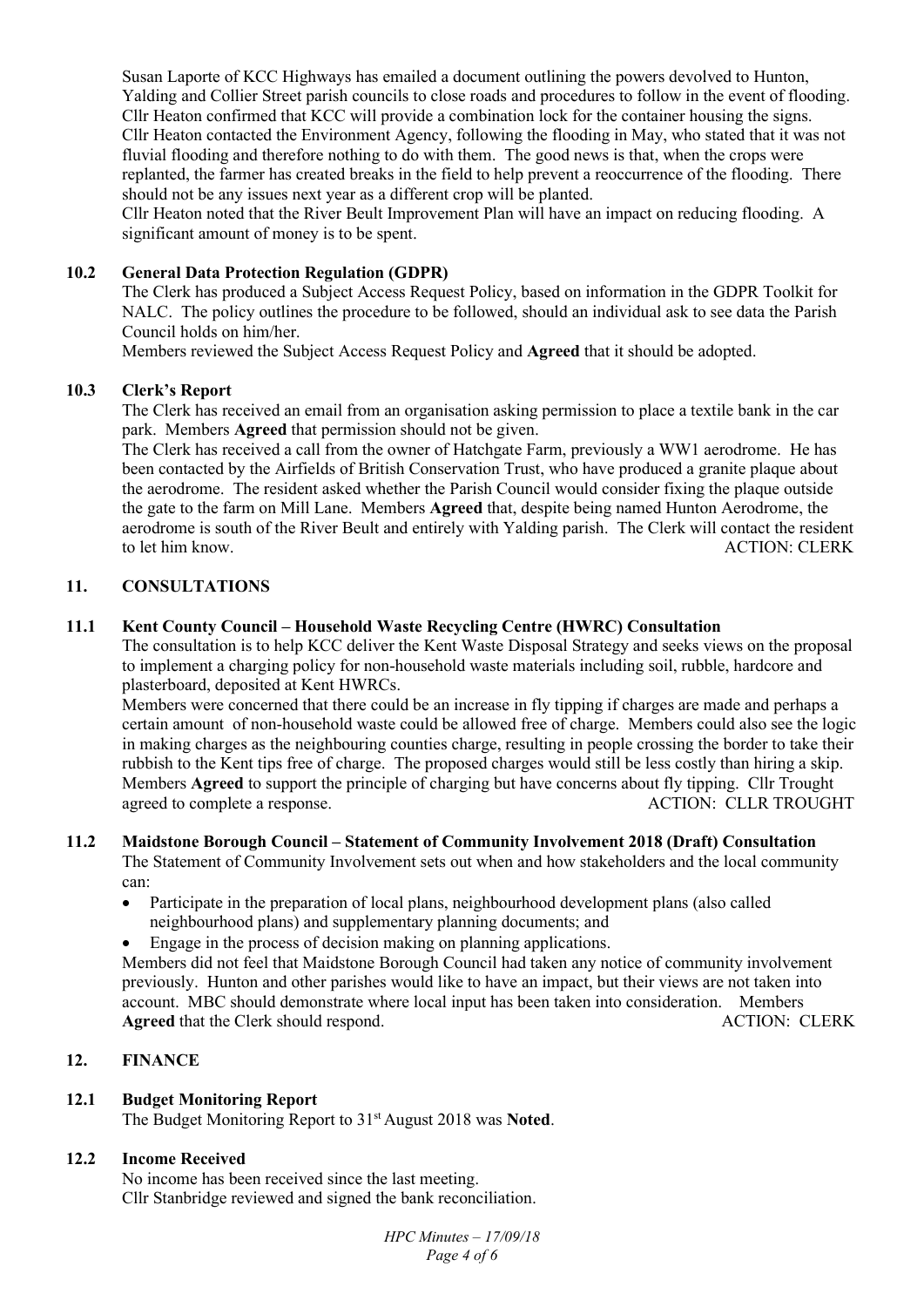### **12.3 Payments Made**

Members **Approved** the following payments made since the last meeting:

| $SO -$ Sharon Goodwin – Salary & office allowance – June                           | £443.44 |
|------------------------------------------------------------------------------------|---------|
| $DD - ICO - Data Protection fee$                                                   | £35.00  |
| $SO -$ Sharon Goodwin – Salary & office allowance – July                           | £443.44 |
| $300259$ – Robert Cox – Footpath maintenance                                       | £495.00 |
| $300260$ – Steve Wyles – Reimbursement for removal of wasps' nest from the orchard | £50.00  |
| $SO -$ Sharon Goodwin – Salary & office allowance – August                         | £443.44 |

#### **12.4 Cheques for Signature**

Members **Agreed** that the following payments be approved, and the cheques were signed by Cllrs Ward and Lee:

| $300261 - \text{CPRE} - \text{Annual membership subscription}$                                                                       | £36.00             |
|--------------------------------------------------------------------------------------------------------------------------------------|--------------------|
| 300262 – PKF Littlejohn LLP – Limited assurance review<br>300263 – Hunton Parish Hall Committee – Contribution towards running costs | £240.00<br>£500.00 |

### **12.5 Consolidation of Financial Management of Village Committees**

Members have agreed that the Clerk should take over as Treasurer of the Village Hall Committee from Mike Summersgill, but no further details have been agreed, such as start date, number of hours and pay. Members **Agreed** that it should be discussed further at the November Parish Council meeting. In the meantime, the Clerk should record all hours worked.

### **12.6 Annual Governance & Accountability Return (AGAR) & Audit 2017/18**

Following the audit of the 2017/18 AGAR, PKF Littlejohn LLP has given Hunton Parish Council a 'clean' External Auditor Report, with no matters for concern. Members considered and approved the External Auditor Report and Certificate The statutory 'Notice of conclusion of the audit' and audited AGAR will be displayed on the notice boards and parish website.

#### **12.7 Annual Review of Insurance**

The Parish Council's insurance policy is due for renewal on 1st October 2018 for the year to 30<sup>th</sup> September 2019. The insurance broker, Came & Company Parish Council Insurance, has provided a quotation for Ecclesiastical (existing insurer) but incorrectly based it on a 3-year long term agreement. As an annual policy only was entered into, Came & Co are now obtaining quotes from three different insurers. A quotation has also been requested from Zurich Municipal but not received prior to the meeting. Members **Agreed** that once the four insurance quotations had been received, Members would agree which quotation to accept by email and a cheque would be written for the relevant insurer.

ACTION: CLERK/ALL CLLRS

# **13. PLANNING**

# **13.1 Planning Applications**

# **13.1.1 Bridge House, East Street** – 18/504474/FULL

Erection of a single storey rear extension connecting main dwelling and store/garage. Conversion of store into a habitable space. Erection of a single storey rear extension to existing garage. Demolition of existing shed and erection of a single storey office outbuilding. Parish Council recommendation: No comment.

#### **13.1.2 Bridge House, East Street – 18/504475/LBC**

Listed Building Consent for erection of a single storey rear extension connecting main dwelling and store/garage. Conversion of store into a habitable space. Erection of a single storey rear extension to existing garage. Demolition of existing shed and erection of a single storey office outbuilding. Parish Council recommendation: No comment.